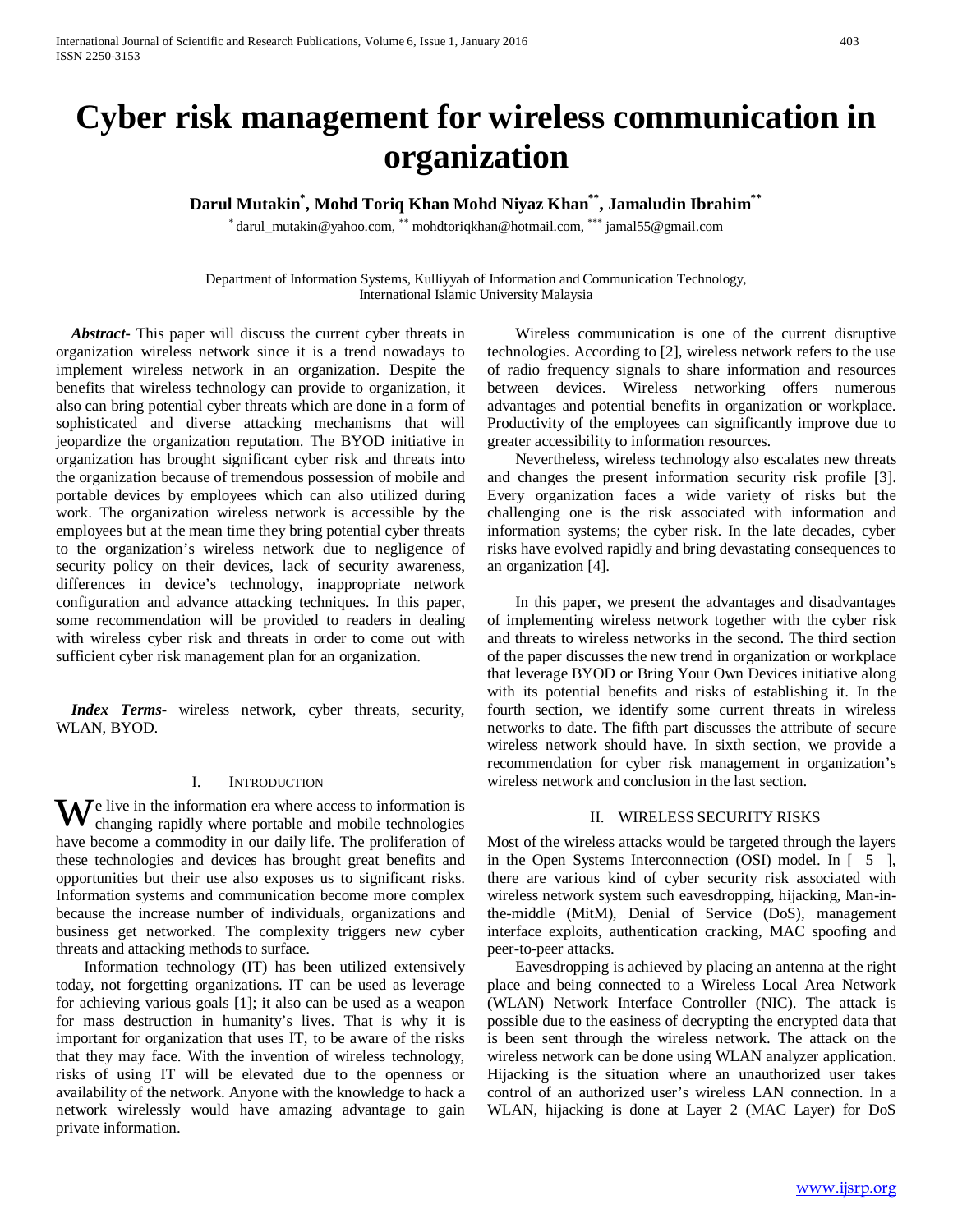attack and at Layer 3 for attacking purposes. Hijacking can be depicted as shown in Figure 3 below:



Figure 1: WLAN hijacking.

Man in the Middle (MitM) attack is a form of hijacking attack and when MitM is accomplished, it means that Layers 1,2 and 3 have been compromised. Denial of Service (DoS) attack is launched specifically against WLAN networks at Layer 1 (Physical) and Layer 2 (Data Link). DoS is a category of attacks that includes any actions resulting in the inability of users or systems to access needed resources.

Management interface exploits attack is done where an attacker firstly tries to connect to an open WLAN and the attacker will then exploit the IP address that has been assigned to the attacker. Say the IP address that the attacker has been assigned to is 10.10.10.18. The attacker then will try to connect to the IP address of 10.10.10.1 with the attacker's browser, this is because WLAN residential gateway and many wireless routers use this IP addressing scheme for their default configuration. Basically, all the attacker has to do is to attempt to connect to each IP address in the attacker's subnet, which is determined by inspecting the IP address and subnet mask in the attacker's configuration, or by using a scanning tool that will attempt to connect to port 80 on each IP address. Management interface exploits attack can also be done into a DoS attack by firstly gaining access to an access point (AP) or WLAN router then configure the MAC filters to only allow the attacker's client access. This would provide the attacker with a full access to the network's bandwidth for some period of time until the attacker's discovered.

Authentication cracking can be done by listening to the fourway handshake that is involved in the Wi-FI Protected Access (WPA) authentication process and for example using the CoWPAtty tool, to discover passphrase. If the attacker failed to get the four-way handshake, the attacker can transmit a disassociation frame to the station to force a new four-way handshake again.

Media Access Control (MAC) spoofing is when an attacker discovers a valid MAC address and changes his/her own network interface controller's (NIC) MAC address to match that discovered MAC address. Peer-to-peer attack occurs when one WLAN station attacks another WLAN station that is associated with the same access point. This kind of wireless attack is usually

done to commit theft or damaging the victim's station. Another form of peer-to-peer attack is the attack on an ad-hoc or to an independent basic service set network. Since most computers are using Windows and that Windows always has its file sharing over a network option on, the probability of this attack is higher.

# III. BYOD: NEW TREND IN ORGANIZATION

Recently, there is a new initiative implemented by certain organization called BYOD or Bring Your Own Devices as the mobile devices getting more portable and smarter. BYOD allows employees to bring and use their personal devices to access organization's network to complete their tasks in workplace. The key objective of BYOD is for the employee to have better control of their work in the office [6] [7] because most of employees nowadays choose to put in their personal and work associated matters in the same smartphones or tablets. BYOD requires the employer to come up with a comprehensive and effective policy to protect organization's credentials to be accessed by unauthorized employees [7].

The level of security awareness of the employee is the main issue of BYOD initiative. This is a significant threat to the local network as those devices were synchronized with the local network. The main concern in applying BYOD in these environments is the proper and solid segregation between authorized and unauthorized territory for the users. If they reach the core network there are many possibilities of malicious activities such as data modification, forgery, cheating and any other possible unethical doings [8]. The network must be very properly designed, so that all the users are allocated reasonable bandwidth, unless the users will get frustrated and bring their own access point to access the network.

According to [9], from organization's perspective, the most significant advantage that BYOD can convey alludes to improve mobility and better efficiency as representatives are presently ready to work wherever and at whatever point they like, while using their own devices [10] [9]. It is also believed that BYOD is bolstered inside the organization, employee will be more eager and connected with, and analytical abilities can be enhanced. Besides, the organization will actually appreciate the benefits of ingenious functionalities and technologies that utilized by the employees [11] [9].

Moreover, by allowing employees to make utilization of their own portable devices, organizations can diminish IT infrastructure costs. Meanwhile, from an employee point of view, the quality of their work is enhanced greatly, as they have the option to pick the services, applications and devices they wish for both personal and work purposes [12] [9].

Eventually, the pushing factor of BYOD is the IT selfsufficiency among employees who have owned mobile devices such laptops, tablets and smartphones. Their devices are more advanced compared to the computerize equipment provided by organization's IT departments. As part of consumerisation, BYOD encourages employees to work on devices they preferred with a sense of freedom to access corporate data and resources. However, it can jeopardize IT security and put organization's sensitive business systems at risk if not fully understood and regulated.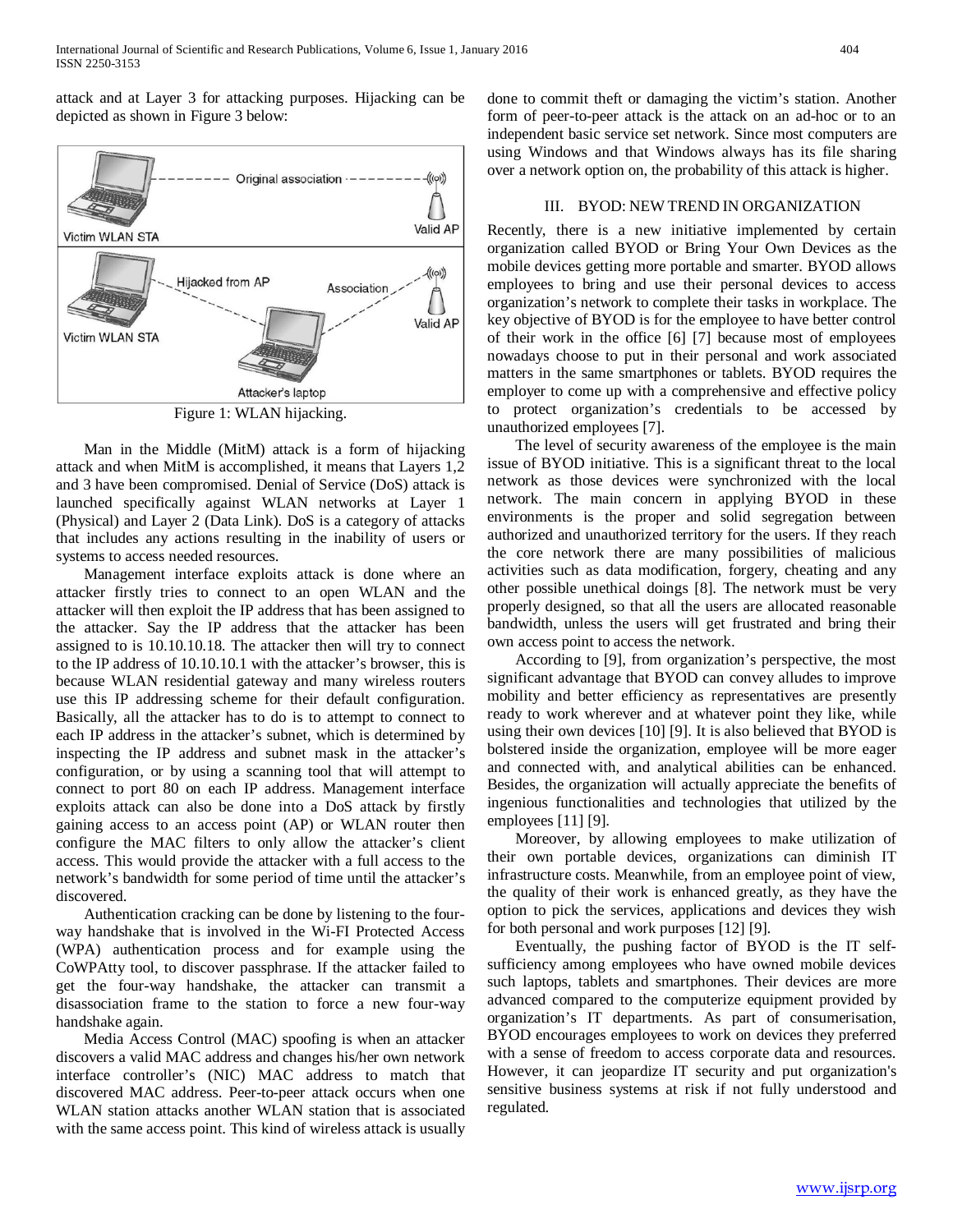#### IV. WIRELESS CYBERTHREATS IN ORGANIZATION

As organization deploying BYOD initiative in workplace, a multitude of cyber attack could penetrate into the wireless network subsequently. There is several popular cyber attack nowadays that threaten the security of organization's wireless network identified by [13] including:

# • **Vulnerability scanning**

Vulnerability scanning is a process when hackers use certain tools to scan the network with the in order to find the vulnerabilities and security level of the network. After scanning the network, the attacker may proceed to get into the network. Some of the tools used to establish this kind of attack are Netstumbler and Kismet. These sophisticated tools is used in war driving [14] [13] where the attackers will get into the network and do the password cracking activities to compromise user's credentials.

# • **Man-in-the-Middle (MITM) attack**

MITM attack is to position the attacker between two hosts in order to hijack connection and injecting traffic by installing a fake access point. It can occur as jamming by consistently transmitting signals to the existing wireless access points while providing clear signal from another fake access points. When MITM is accomplished, it means that Layer 1, 2 and 3 of OSI have been compromised.

## • **Packet sniffing**

Packet sniffing is an attack by using packet sniffer software such as Wireshark, Network Miner or Cain and Able. Wireshark for example, is a user friendly and free software for sniffing activity. In addition to that, its functions can be enhanced and integrated with other software as well. During this attack, attackers sniff the content of packets and access unencrypted usernames and passwords. By using tools such as Wireshark, sniffing activities can be done by anybody by little practice [15] [13].

## • **Denial of Services (DOS) attack**

One of the weaknesses of wireless network is the restricted usage of bandwidth. This situation is giving great advantage to hackers to launch Denial of Service attack by replaying packets in order to generate noise or by sending deauthenticate packets to the legitimate users in the subnet. DoS attack is launched specifically against the Layer 1 (Physical) and Layer 2 (Data Link) of the OSI model. It is categorized as an attack that includes any actions resulting in the inability of users or systems to access needed resources.

# V. PRINCIPLES OF SECURED WIRELESS NETWORK

Upon the setting up of wireless network in organization, it is vital to consistently improve the network management to ensure better connectivity and accessibility without putting security on the line. As suggested by [16] [13] in their paper, here are some principles of what a secured wireless network should have.

• **Efficient Devices Management, Control and Monitoring** A secured network should have all the APs to be registered and an automated system must be deployed to enabling APs

updating activities. Role Based Access Control (RBAC) is a system that will assign a role to any device based on how they were authenticated in order to avoid misuse and abuse of the network and other security breach. A secured wireless network management should be able to monitor users' activity in real time. This is important as there will be hundreds or of devices connected to the network, so it is important to monitor and manage the applications and programs that are using the network. All devices are also need to be registered and assigned unique IP from the network. To avoid hassle, network access control can allow the users to register themselves to the network.

## • **Filtering and Firewall**

As a network administrator we do not want any user to abuse the network to visit malicious websites or run prohibited programs, thus filtering process must take place. This is also to reduce the possibility the users spreading virus to the core network. A comprehensive security system which integrated firewall, intrusion prevention system and application identification and control is what every secured network is advised to have.

# • **Proper Network Segmentation and Segregation**

A clear and solid boundary of core network and wireless network should be defined so the network can be securely accessed by the users. This is to avoid unauthorized personnel to reach the core network intentionally or not. It is also important to eliminate device which tries to cross the limit out from the network.

## • **Enforced policy**

By having clear and understandable policy or agreement of prohibited actions in wireless network such as packet sniffing or placing any device which can act as a RAP might help to reduce malicious activities in wireless network. As to handle threats that might occur because of social engineering, a written agreement of policy between employees and employers must be taken place from the first day of work. Employees might be given certain unique password to login into company's wireless network and repeatedly reminding them not to share the password and other sensitive credentials to others. Precautions must also be taken when the users are using wireless network outside of their homes or offices, such as hot spots to safeguard confidential credentials from any attackers.

# VI. RECOMMENDATION

In order to secure wireless network, organization has to have adequate cyber risk management plan in their IT planning. Based on [17], we come out with the following guidelines for organization to draw a comprehensive cyber risk management for their wireless network.

#### **1. Assess risks, test and evaluate system security controls for wireless network.**

Maintaining secure wireless network is continuing process which needs superior effort than that needed for other network systems.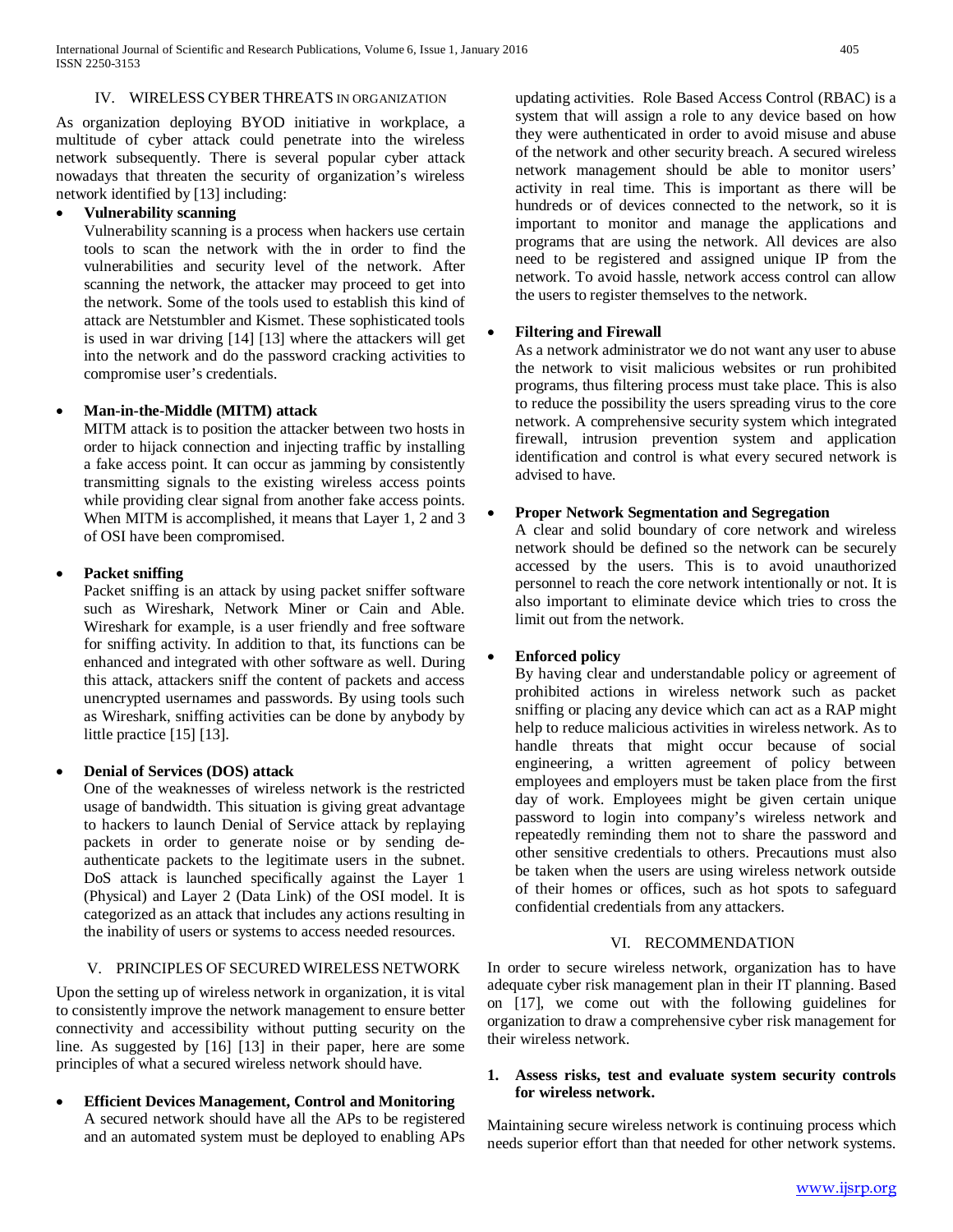The assessment to be done frequently because the wireless environment is fragile and the risk is much more damaging compare to others. Network administrator has to maintain a full understanding of the topology of the wireless network of the organization. They also needed to perform periodic security testing and assessment of the wireless network. To monitor and track wireless devices, a constant, randomly timed security audits has to be performed. There are also needs to observe the changes in wireless industry especially changes related to standards that enhance security features and for the release of new products. In addition, they have to monitor any emerging new threats and vulnerabilities in wireless technology.

# **2. Perform risk assessment and develop security policies for the wireless network.**

The risks related with wireless network implementation is considerable and organizations should plan to protect their important operations before they implement it. Security assessments should be performed prior to implementation of wireless technologies in order to determine the threats and vulnerabilities that it would introduce in the organization environment. The assessment should consider existing security policies, recognized threats and vulnerabilities, system performance, reliability issues, technical requirements and etc. The organization can start to plan and implement the measures that it will put in place to protect its systems once the risk assessment is complete. The policies and measures that it puts in should periodically reassess because computer technologies and malicious threats are frequently changing.

# **3. Plan the wireless network installation.**

The security of wireless systems, devices and its infrastructure should be taken into consideration from the initial planning stage because it is much more difficult to address the issue once the network has been set up. A detailed, well-designed plan can point the way to come out with a best security decisions for configuring wireless devices and network infrastructure. The plan will support the decisions associated with usability, performance, and risk of the network. Wireless technologies present unique security challenges due to immaturity of the technology, partial security standards, inadequate user awareness, faulty implementations, and negligent of administrative practices.

# **4. Apply security management practices and controls.**

Network administrator should identify organization critical information system assets. Adequate policies, standards, procedures, and guidelines has to be well-developed, documented and implemented in order to ensure confidentiality, integrity, and availability of information protected. The developed wireless security policy should address the use of 802.11, Bluetooth, and other wireless technologies in the workplace. Standardized configurations for wireless devices should be implemented to reflect the security policy in ensuring the consistency of operations. Security training for employees is important to raise their awareness about the threats and vulnerabilities incur from the usage of wireless technologies. Data is transmitted over the radio channel; thus a robust cryptography is vital to protect the data.

# **5. Implement physical access controls to protect wireless system.**

Adequate physical security measures comprise of access control systems, barriers and guards should be implemented act as the premier protection layer to wireless systems. It could lessen the risks such as theft of equipment and installation of rogue access points or wireless network monitoring devices. Portable and mobile devices which relatively small in size, low cost and constant mobility make them more likely to be stolen, misplaced, or lost. Thus, the physical security controls that protect desktop computers do not offer the same protection for them.

# **6. Deploy and consistently test security features for the system.**

A renowned security features in wireless technologies such as authentication, encryption, firewalls and other appropriate protection mechanisms methods should be deployed and test consistently. Generally, wireless technologies come with some embedded security features, but those security features available in networks and devices may not be as comprehensive and robust as required. It may be weak; hence, a well-developed security mechanisms and robust cryptography should be adopted to achieve the highest levels of integrity, authentication, and confidentiality.

## VII. CONCLUSION

As discussed in this paper, wireless network is vulnerable to attacks and exposed to many types cyber threats. Implementing wireless network in organization is essential in today's working environment and challenging since the proliferation and usage of portable devices is on hype. Consequently, it leverages the BYOD to be implemented in workplace. Only when wireless networks and devices are protected and secured, organization and employees will gain the benefit from its resources. Organizations can mitigate the risks by applying countermeasures to address specific threats and vulnerabilities of their wireless infrastructure which involve information security management, procedure, policy, and technical controls. Although the measures will not preclude all penetrating cyber-attack from occurring, it could be an effective ways to minimize risks associated with wireless technology. The advancement in wireless and mobile technology has brought great benefit and leveraging the working environment today, but it comes with a significant risk as well. A cyber threats do not recognize organizational boundaries and any attack could lead to a devastating implications. Therefore, a comprehensive cyber risk management should be adopted to prevent, mitigate and remove the unforeseen impact to the organization.